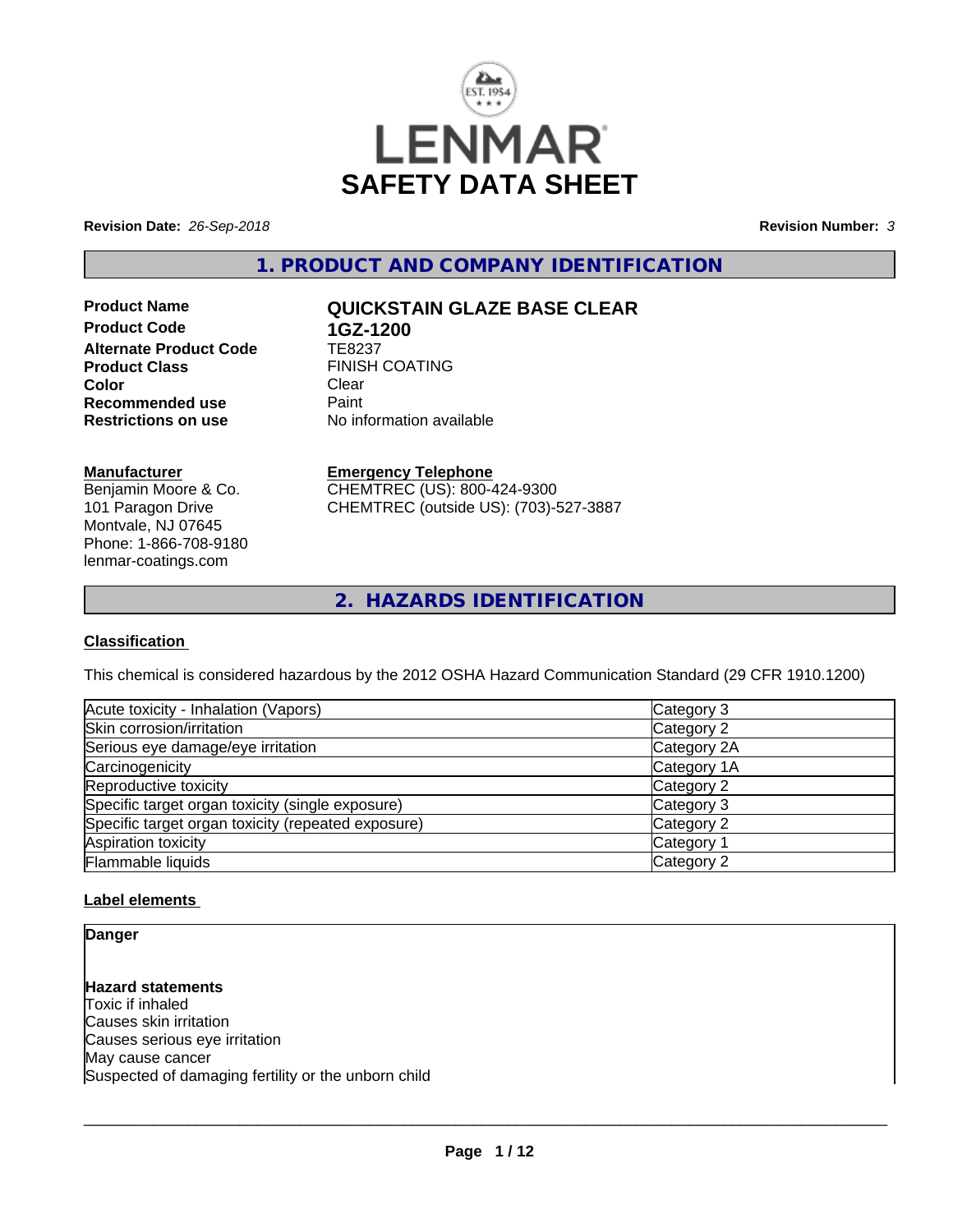

Do not handle until all safety precautions have been read and understood Use personal protective equipment as required Use only outdoors or in a well-ventilated area Wash face, hands and any exposed skin thoroughly after handling Wear eye/face protection Do not breathe dust/fume/gas/mist/vapors/spray Keep away from heat, hot surfaces, sparks, open flames and other ignition sources. No smoking Keep container tightly closed Ground/bond container and receiving equipment Use explosion-proof electrical/ventilating/lighting/equipment Use only non-sparking tools Take precautionary measures against static discharge Keep cool

#### **Precautionary Statements - Response**

IF exposed or concerned: Get medical advice/attention

# **Eyes**

IF IN EYES: Rinse cautiously with water forseveral minutes. Remove contact lenses, if present and easy to do. Continue rinsing

If eye irritation persists: Get medical advice/attention

#### **Skin**

If skin irritation occurs: Get medical advice/attention

IF ON SKIN (or hair): Remove/Take off immediately all contaminated clothing. Rinse skin with water/shower Wash contaminated clothing before reuse

#### **Inhalation**

IF INHALED: Remove victim to fresh air and keep at rest in a position comfortable for breathing

# Call a POISON CENTER or doctor/physician

## **Ingestion**

IF SWALLOWED: Immediately call a POISON CENTER or doctor/physician

Do NOT induce vomiting

#### **Fire**

In case of fire: Use CO2, dry chemical, or foam for extinction

#### **Precautionary Statements - Storage**

#### Store locked up

Store in a well-ventilated place. Keep container tightly closed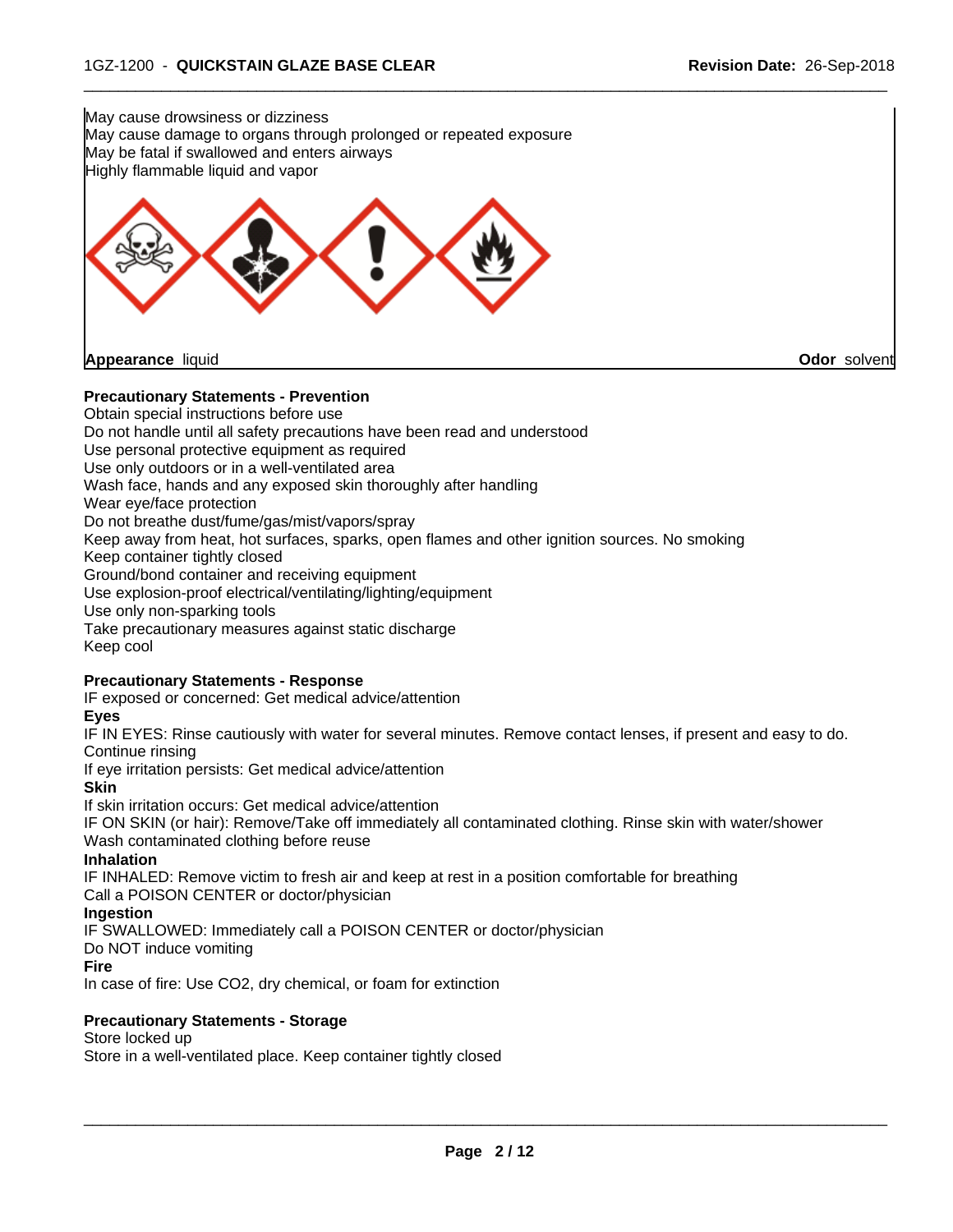# **Precautionary Statements - Disposal**

Dispose of contents/container to an approved waste disposal plant

#### **Hazards not otherwise classified (HNOC)**

Rags, steel wool or waste soaked with this product may spontaneously catch fire if improperly discarded

## **Other information**

No information available

# **3. COMPOSITION INFORMATION ON COMPONENTS**

 $\overline{\phantom{a}}$  ,  $\overline{\phantom{a}}$  ,  $\overline{\phantom{a}}$  ,  $\overline{\phantom{a}}$  ,  $\overline{\phantom{a}}$  ,  $\overline{\phantom{a}}$  ,  $\overline{\phantom{a}}$  ,  $\overline{\phantom{a}}$  ,  $\overline{\phantom{a}}$  ,  $\overline{\phantom{a}}$  ,  $\overline{\phantom{a}}$  ,  $\overline{\phantom{a}}$  ,  $\overline{\phantom{a}}$  ,  $\overline{\phantom{a}}$  ,  $\overline{\phantom{a}}$  ,  $\overline{\phantom{a}}$ 

| <b>Chemical name</b> | CAS No.    | Weight-% |
|----------------------|------------|----------|
| Heptane              | 142-82-5   | 40       |
| VM&P naphtha         | 64742-89-8 | 30       |
| Talc                 | 14807-96-6 |          |
| n-Butyl acetate      | 123-86-4   | כ: ו     |
| Octane               | 111-65-9   |          |
| Ethanol              | 64-17-5    |          |
| Silica, crystalline  | 14808-60-7 | 0.5      |

# **4. FIRST AID MEASURES**

#### **Description of first aid measures**

| <b>General Advice</b>                            | If symptoms persist, call a physician. Show this safety data sheet to the doctor in<br>attendance.                                                                                                                      |
|--------------------------------------------------|-------------------------------------------------------------------------------------------------------------------------------------------------------------------------------------------------------------------------|
| <b>Eye Contact</b>                               | Immediately flush with plenty of water. After initial flushing, remove any contact<br>lenses and continue flushing for at least 15 minutes. Keep eye wide open while<br>rinsing. If symptoms persist, call a physician. |
| <b>Skin Contact</b>                              | Wash off immediately with soap and plenty of water removing all contaminated<br>clothes and shoes. If skin irritation persists, call a physician.                                                                       |
| <b>Inhalation</b>                                | Move to fresh air. If symptoms persist, call a physician.<br>If not breathing, give artificial respiration. Call a physician immediately.                                                                               |
| Ingestion                                        | Clean mouth with water and afterwards drink plenty of water. Do not induce<br>vomiting without medical advice. Never give anything by mouth to an unconscious<br>person. Consult a physician.                           |
| <b>Protection Of First-Aiders</b>                | Use personal protective equipment.                                                                                                                                                                                      |
| <b>Most Important</b><br><b>Symptoms/Effects</b> | No information available.                                                                                                                                                                                               |
| <b>Notes To Physician</b>                        | Treat symptomatically.                                                                                                                                                                                                  |
|                                                  | 5. FIRE-FIGHTING MEASURES                                                                                                                                                                                               |

**Flammable Properties Exercise 20** Tappers may travel considerable distance to a source of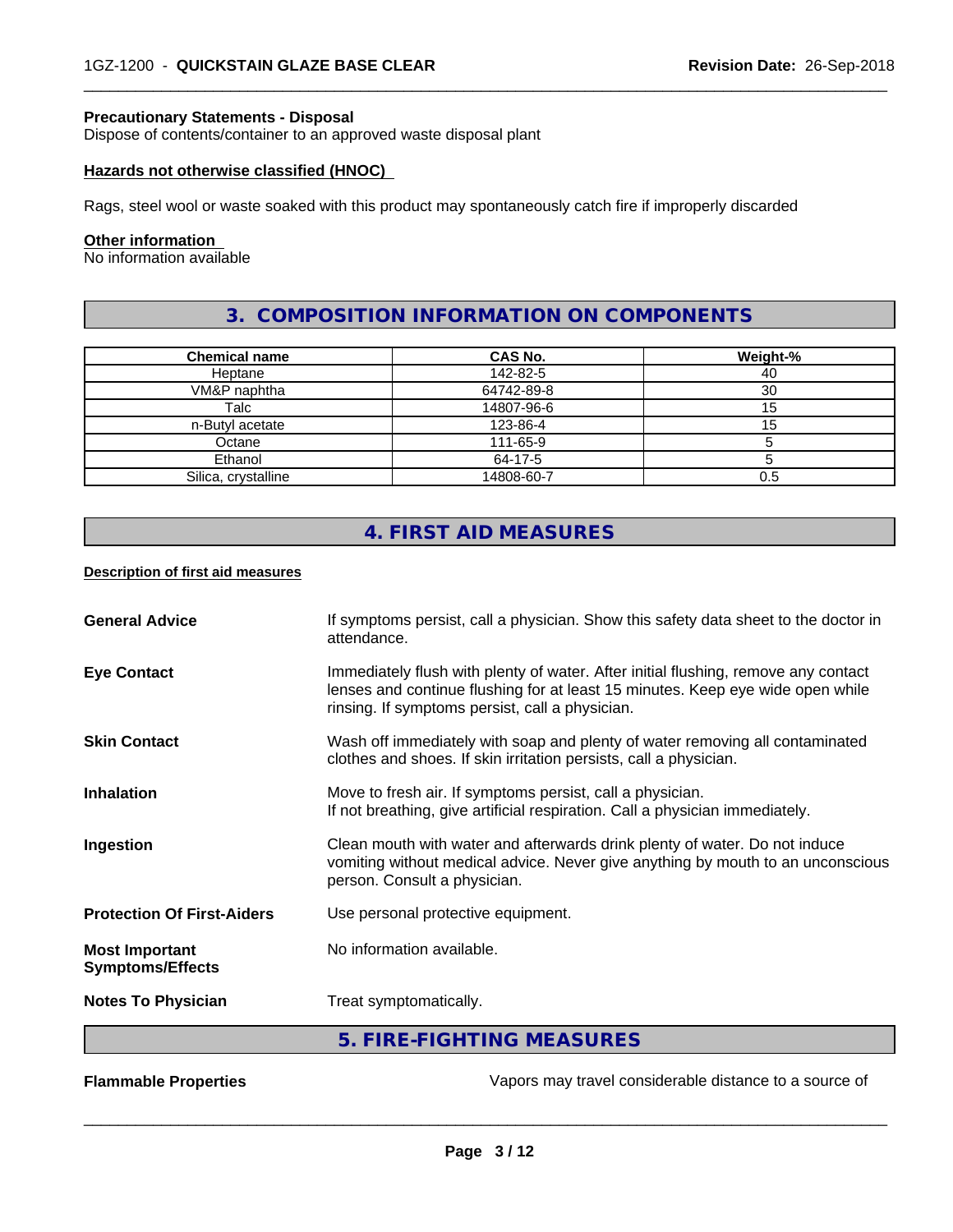|                                                                                                   |                 |                                                                                                                                                        | ignition and flash back. Vapors may cause flash fire.                                                                                                                                                                                                                               |  |  |
|---------------------------------------------------------------------------------------------------|-----------------|--------------------------------------------------------------------------------------------------------------------------------------------------------|-------------------------------------------------------------------------------------------------------------------------------------------------------------------------------------------------------------------------------------------------------------------------------------|--|--|
| <b>Suitable Extinguishing Media</b>                                                               |                 | Foam, dry powder or water. Use extinguishing measures<br>that are appropriate to local circumstances and the<br>surrounding environment.               |                                                                                                                                                                                                                                                                                     |  |  |
| <b>Protective Equipment And Precautions For</b><br><b>Firefighters</b>                            |                 | and full protective gear.                                                                                                                              | As in any fire, wear self-contained breathing apparatus<br>pressure-demand, MSHA/NIOSH (approved or equivalent)                                                                                                                                                                     |  |  |
| <b>Hazardous combustion products</b>                                                              |                 | Burning may result in carbon dioxide, carbon monoxide<br>and other combustion products of varying composition<br>which may be toxic and/or irritating. |                                                                                                                                                                                                                                                                                     |  |  |
| <b>Specific Hazards Arising From The Chemical</b>                                                 |                 | vapors.                                                                                                                                                | Flammable. Flash back possible over considerable<br>distance. Keep product and empty container away from<br>heat and sources of ignition. Closed containers may<br>rupture if exposed to fire or extreme heat. Thermal<br>decomposition can lead to release of irritating gases and |  |  |
| <b>Sensitivity To Mechanical Impact</b>                                                           |                 | No                                                                                                                                                     |                                                                                                                                                                                                                                                                                     |  |  |
| <b>Sensitivity To Static Discharge</b>                                                            |                 | Yes                                                                                                                                                    |                                                                                                                                                                                                                                                                                     |  |  |
| <b>Flash Point Data</b><br>Flash Point (°F)<br>Flash Point (°C)<br><b>Method</b>                  |                 | 27.0<br>$-2.8$<br><b>PMCC</b>                                                                                                                          |                                                                                                                                                                                                                                                                                     |  |  |
| <b>Flammability Limits In Air</b>                                                                 |                 |                                                                                                                                                        |                                                                                                                                                                                                                                                                                     |  |  |
| Lower flammability limit:<br><b>Upper flammability limit:</b>                                     |                 | Not available<br>Not available                                                                                                                         |                                                                                                                                                                                                                                                                                     |  |  |
| Health: 2<br><b>NFPA</b>                                                                          | Flammability: 3 | Instability: 0                                                                                                                                         | <b>Special: Not Applicable</b>                                                                                                                                                                                                                                                      |  |  |
| <b>NFPA Legend</b><br>0 - Not Hazardous<br>1 - Slightly<br>2 - Moderate<br>3 - High<br>4 - Severe |                 |                                                                                                                                                        |                                                                                                                                                                                                                                                                                     |  |  |

*The ratings assigned are only suggested ratings, the contractor/employer has ultimate responsibilities for NFPA ratings where this system is used.*

*Additional information regarding the NFPA rating system is available from the National Fire Protection Agency (NFPA) at www.nfpa.org.*

# **6. ACCIDENTAL RELEASE MEASURES**

**Personal Precautions** Remove all sources of ignition. Take precautions to prevent flashback. Ground and bond all containers and handling equipment. Take precautionary measures against static discharges. Ensure adequate ventilation. Avoid contact with skin, eyes and clothing. Use personal protective equipment.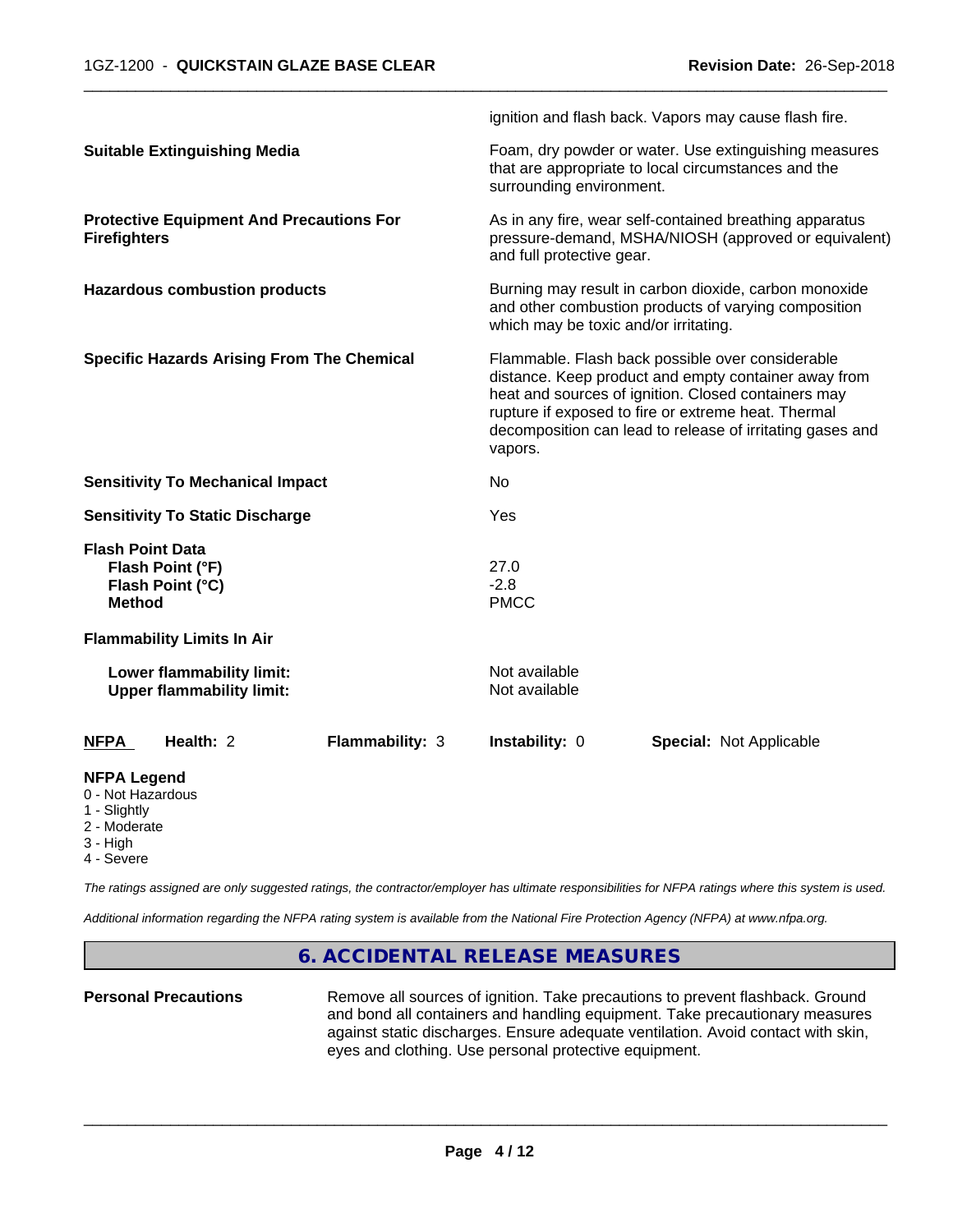| <b>Other Information</b>         | Prevent further leakage or spillage if safe to do so. Do not allow material to<br>contaminate ground water system. Prevent product from entering drains. Do not<br>flush into surface water or sanitary sewer system. Local authorities should be<br>advised if significant spillages cannot be contained.                                                                                                                                     |
|----------------------------------|------------------------------------------------------------------------------------------------------------------------------------------------------------------------------------------------------------------------------------------------------------------------------------------------------------------------------------------------------------------------------------------------------------------------------------------------|
| <b>Environmental precautions</b> | See Section 12 for additional Ecological Information.                                                                                                                                                                                                                                                                                                                                                                                          |
| <b>Methods for Cleaning Up</b>   | Dam up. Soak up with inert absorbent material. Use a non-sparking or explosion<br>proof means to transfer material to a sealed, appropriate container for disposal.<br>Clean contaminated surface thoroughly.                                                                                                                                                                                                                                  |
|                                  | 7. HANDLING AND STORAGE                                                                                                                                                                                                                                                                                                                                                                                                                        |
| <b>Handling</b>                  | Avoid contact with skin, eyes and clothing. Wear personal protective equipment.<br>Do not breathe vapors or spray mist. Use only in ventilated areas. Prevent vapor<br>build-up by providing adequate ventilation during and after use.                                                                                                                                                                                                        |
|                                  | Take precautionary measures against static discharges. To avoid ignition of<br>vapors by static electricity discharge, all metal parts of the equipment must be<br>grounded. Keep away from heat, sparks and flame. Do not smoke. Extinguish all<br>flames and pilot lights, and turn off stoves, heaters, electric motors and other<br>sources of ignition during use and until all vapors are gone. Ignition and/or flash<br>back may occur. |
| <b>Storage</b>                   | Keep containers tightly closed in a dry, cool and well-ventilated place. Keep away<br>from heat. Keep away from open flames, hot surfaces and sources of ignition.<br>Keep in properly labeled containers. Keep out of the reach of children.                                                                                                                                                                                                  |
|                                  | <b>DANGER</b> - Rags, steel wool or waste soaked with this product may<br>spontaneously catch fire if improperly discarded. Immediately after use, place<br>rags, steel wool or waste in a sealed water-filled metal container.                                                                                                                                                                                                                |
| <b>Incompatible Materials</b>    | Incompatible with strong acids and bases and strong oxidizing agents.                                                                                                                                                                                                                                                                                                                                                                          |
|                                  | Technical measures/Precautions Ensure adequate ventilation. Use only where airflow will keep vapors from building<br>up in or near the work area in adjoining rooms. Comply with all national, state, and<br>local codes pertaining to the storage, handling, dispensing and disposal of<br>flammable liquids.                                                                                                                                 |
|                                  | Dissipate static electricity during transfer by grounding and bonding containers<br>and equipment before transferring material. All equipment should be non-sparking<br>and explosion proof. Use explosion proof electrical equipment for ventilation,<br>lighting and material handling.                                                                                                                                                      |

# **8. EXPOSURE CONTROLS/PERSONAL PROTECTION**

# **Exposure Limits**

| <b>Chemical name</b> | <b>ACGIH TLV</b>          | <b>OSHA PEL</b>             |
|----------------------|---------------------------|-----------------------------|
| Heptane              | 400 ppm - TWA             | 500 ppm - TWA               |
|                      | 500 ppm - STEL            | $2000 \text{ mg/m}^3$ - TWA |
| Talc                 | 2 mg/m <sup>3</sup> - TWA | 20 mppcf - TWA              |
| n-Butyl acetate      | 150 ppm - $TWA$           | 150 ppm - TWA               |
|                      | 200 ppm - STEL            | 710 mg/m $3$ - TWA          |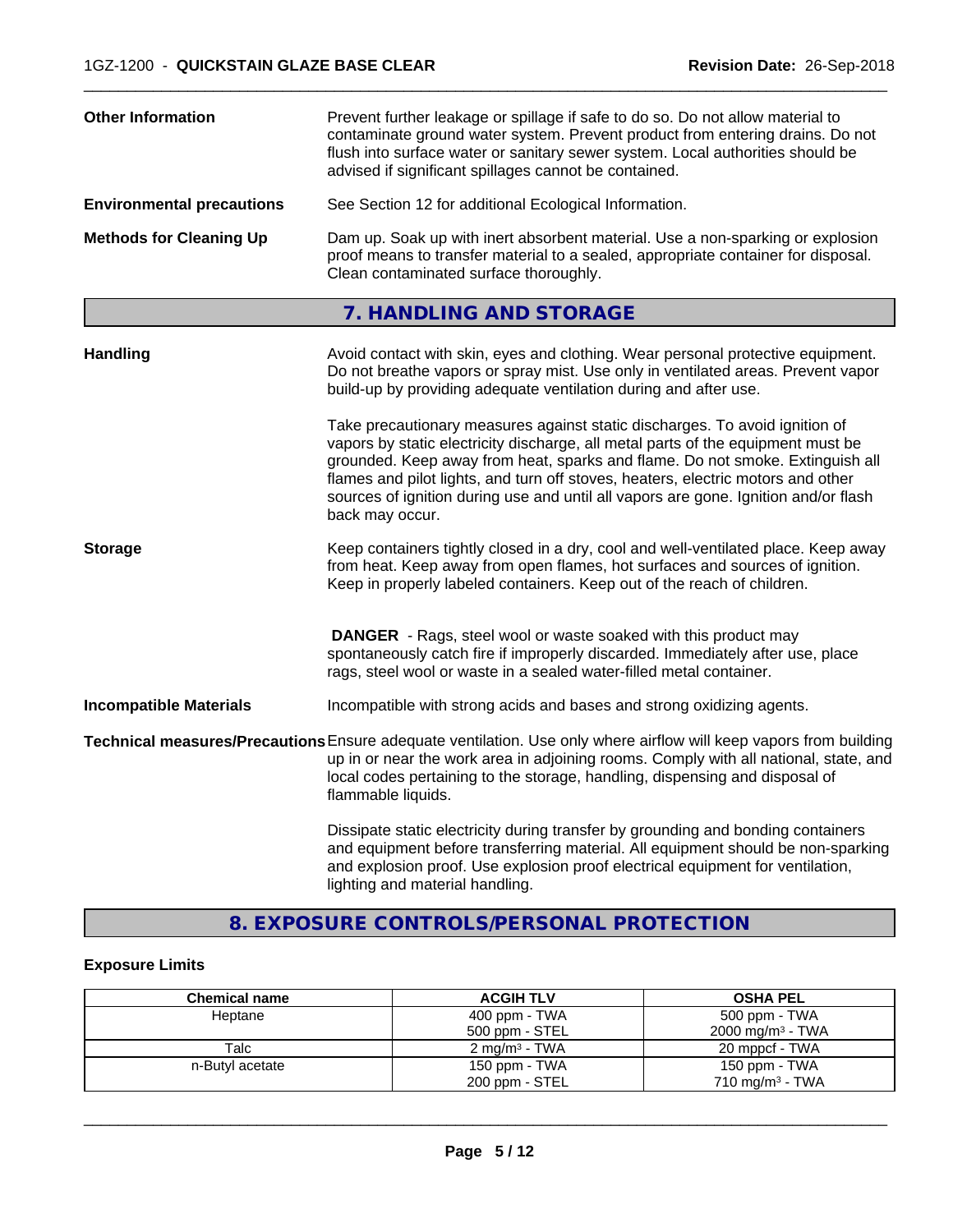# 1GZ-1200 - **QUICKSTAIN GLAZE BASE CLEAR Revision Date:** 26-Sep-2018

| Octane                                                                                                | 300 ppm - TWA                                                                                                                                                                                                                                                                                                                                                                                                    | 500 ppm - TWA<br>2350 mg/m <sup>3</sup> - TWA |  |
|-------------------------------------------------------------------------------------------------------|------------------------------------------------------------------------------------------------------------------------------------------------------------------------------------------------------------------------------------------------------------------------------------------------------------------------------------------------------------------------------------------------------------------|-----------------------------------------------|--|
| Ethanol                                                                                               | 1000 ppm - STEL<br>1000 ppm - TWA<br>1900 mg/m <sup>3</sup> - TWA                                                                                                                                                                                                                                                                                                                                                |                                               |  |
| Silica, crystalline                                                                                   | $0.025$ mg/m <sup>3</sup> - TWA                                                                                                                                                                                                                                                                                                                                                                                  |                                               |  |
| Legend<br>OSHA - Occupational Safety & Health Administration Exposure Limits<br>N/E - Not Established | ACGIH - American Conference of Governmental Industrial Hygienists Exposure Limits                                                                                                                                                                                                                                                                                                                                |                                               |  |
| <b>Appropriate engineering</b><br>controls                                                            |                                                                                                                                                                                                                                                                                                                                                                                                                  |                                               |  |
| <b>Engineering Measures</b>                                                                           | Ensure adequate ventilation, especially in confined areas.                                                                                                                                                                                                                                                                                                                                                       |                                               |  |
| <b>Personal Protective Equipment</b>                                                                  |                                                                                                                                                                                                                                                                                                                                                                                                                  |                                               |  |
| <b>Eye/Face Protection</b>                                                                            | Safety glasses with side-shields. If splashes are likely to occur, wear:. Tightly<br>fitting safety goggles.                                                                                                                                                                                                                                                                                                     |                                               |  |
| <b>Skin Protection</b><br><b>Respiratory Protection</b>                                               | Long sleeved clothing. Protective gloves.<br>Use only with adequate ventilation. In operations where exposure limits are<br>exceeded, use a NIOSH approved respirator that has been selected by a<br>technically qualified person for the specific work conditions. When spraying the<br>product or applying in confined areas, wear a NIOSH approved respirator<br>specified for paint spray or organic vapors. |                                               |  |
| <b>Hygiene Measures</b>                                                                               | Avoid contact with skin, eyes and clothing. Remove and wash contaminated<br>clothing before re-use. Wash thoroughly after handling.                                                                                                                                                                                                                                                                              |                                               |  |

 $\overline{\phantom{a}}$  ,  $\overline{\phantom{a}}$  ,  $\overline{\phantom{a}}$  ,  $\overline{\phantom{a}}$  ,  $\overline{\phantom{a}}$  ,  $\overline{\phantom{a}}$  ,  $\overline{\phantom{a}}$  ,  $\overline{\phantom{a}}$  ,  $\overline{\phantom{a}}$  ,  $\overline{\phantom{a}}$  ,  $\overline{\phantom{a}}$  ,  $\overline{\phantom{a}}$  ,  $\overline{\phantom{a}}$  ,  $\overline{\phantom{a}}$  ,  $\overline{\phantom{a}}$  ,  $\overline{\phantom{a}}$ 

## **9. PHYSICAL AND CHEMICAL PROPERTIES**

**Appearance** liquid<br> **Appearance** liquid<br> **Odor** solver **Odor** solvent **Odor Threshold No information available No information available Density (lbs/gal)** 6.9 - 7.3 **Specific Gravity** 0.83 - 0.87 **pH**<br>
Viscosity (cps) The Contract Contract Contract Contract Contract Contract Contract Contract Contract Contract C<br>
No information available **Viscosity (cps)** <br> **Viscosity (cps)** No information available<br>
No information available<br>
No information available **Water solubility**<br> **Evaporation Rate**<br> **Evaporation Rate**<br> **Evaporation Rate Vapor** pressure @20 °C (kPa) **Vapor density**<br> **We Solids**<br>
We Solids
25 - 25 **Wt. % Solids** 15 - 25 **Vol. % Solids Wt. % Volatiles** 75 - 85 **Vol. % Volatiles** 85 - 95 **VOC Regulatory Limit (g/L)** < 680 **Boiling Point (°F)** 167<br> **Boiling Point (°C)** 167 **Boiling Point (°C)**<br>**Freezing Point (°F) Freezing Point (°C)** No information available **Flash Point (°F)** 27.0 **Flash Point (°C)** -2.8 **Method** PMCC

**Solubility(ies)** No information available No information available<br>No information available **No information available**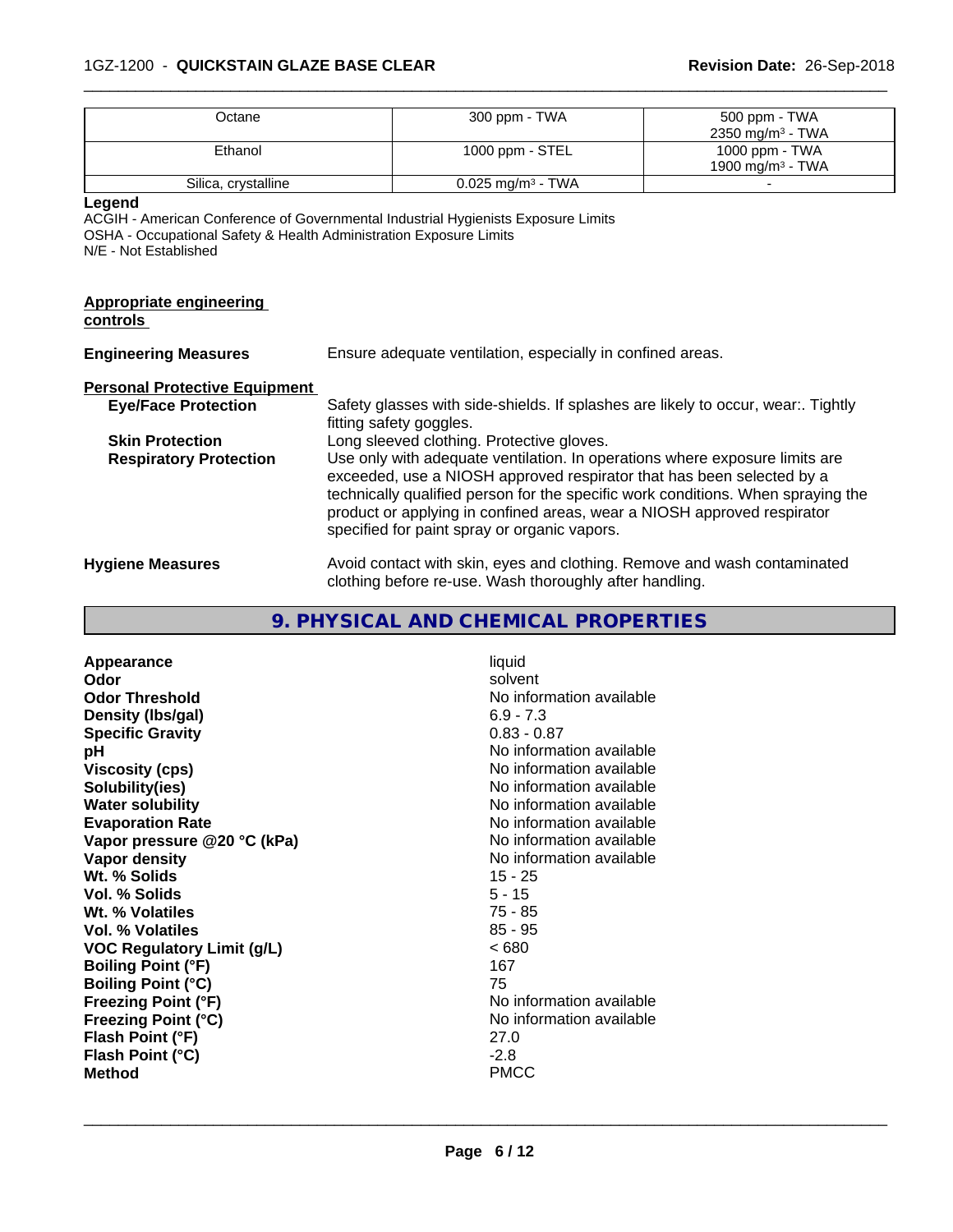**Flammability (solid, gas)**<br> **Commability limit:**<br>
Upper flammability limit:<br>
Upper flammability limit: **Upper flammability limit:**<br> **Lower flammability limit:**<br> **Lower flammability limit:**<br>
No information available **Lower flammability limit:**<br> **Autoignition Temperature (°F)**<br>
Mo information available<br>
No information available Autoignition Temperature (°F)<br>
Autoignition Temperature (°C)<br>
No information available<br>
No information available Autoignition Temperature (°C)<br>
Decomposition Temperature (°F)<br>
No information available **Decomposition Temperature (°F)**<br> **Decomposition Temperature (°C)**<br>
No information available<br>
No information available **Decomposition Temperature (°C) Partition coefficient** 

 $\overline{\phantom{a}}$  ,  $\overline{\phantom{a}}$  ,  $\overline{\phantom{a}}$  ,  $\overline{\phantom{a}}$  ,  $\overline{\phantom{a}}$  ,  $\overline{\phantom{a}}$  ,  $\overline{\phantom{a}}$  ,  $\overline{\phantom{a}}$  ,  $\overline{\phantom{a}}$  ,  $\overline{\phantom{a}}$  ,  $\overline{\phantom{a}}$  ,  $\overline{\phantom{a}}$  ,  $\overline{\phantom{a}}$  ,  $\overline{\phantom{a}}$  ,  $\overline{\phantom{a}}$  ,  $\overline{\phantom{a}}$ 

# **10. STABILITY AND REACTIVITY**

| <b>Reactivity</b>                         | No data available                                                                                                         |
|-------------------------------------------|---------------------------------------------------------------------------------------------------------------------------|
| <b>Chemical Stability</b>                 | Stable under normal conditions. Hazardous polymerisation<br>does not occur.                                               |
| <b>Conditions to avoid</b>                | Keep away from open flames, hot surfaces, static<br>electricity and sources of ignition. Sparks. Elevated<br>temperature. |
| <b>Incompatible Materials</b>             | Incompatible with strong acids and bases and strong<br>oxidizing agents.                                                  |
| <b>Hazardous Decomposition Products</b>   | Thermal decomposition can lead to release of irritating<br>gases and vapors.                                              |
| <b>Possibility of hazardous reactions</b> | None under normal conditions of use.                                                                                      |

# **11. TOXICOLOGICAL INFORMATION**

| <b>Product Information</b>                      |                                                                                                                                                                                                                                                                                                                                                                                                                     |
|-------------------------------------------------|---------------------------------------------------------------------------------------------------------------------------------------------------------------------------------------------------------------------------------------------------------------------------------------------------------------------------------------------------------------------------------------------------------------------|
| Information on likely routes of exposure        |                                                                                                                                                                                                                                                                                                                                                                                                                     |
| <b>Principal Routes of Exposure</b>             | Eye contact, skin contact and inhalation.                                                                                                                                                                                                                                                                                                                                                                           |
| <b>Acute Toxicity</b>                           |                                                                                                                                                                                                                                                                                                                                                                                                                     |
| <b>Product Information</b>                      | Repeated or prolonged exposure to organic solvents may lead to permanent brain<br>and nervous system damage. Intentional misuse by deliberately concentrating and<br>inhaling vapors may be harmful or fatal.                                                                                                                                                                                                       |
|                                                 | Symptoms related to the physical, chemical and toxicological characteristics                                                                                                                                                                                                                                                                                                                                        |
| <b>Symptoms</b>                                 | No information available                                                                                                                                                                                                                                                                                                                                                                                            |
|                                                 | Delayed and immediate effects as well as chronic effects from short and long-term exposure                                                                                                                                                                                                                                                                                                                          |
| Eye contact<br><b>Skin contact</b><br>Ingestion | Contact with eyes may cause irritation.<br>May cause skin irritation and/or dermatitis. Prolonged skin contact may defat the<br>skin and produce dermatitis.<br>Harmful if swallowed. Ingestion may cause irritation to mucous membranes. Small<br>amounts of this product aspirated into the respiratory system during ingestion or<br>vomiting may cause mild to severe pulmonary injury, possibly progressing to |
|                                                 |                                                                                                                                                                                                                                                                                                                                                                                                                     |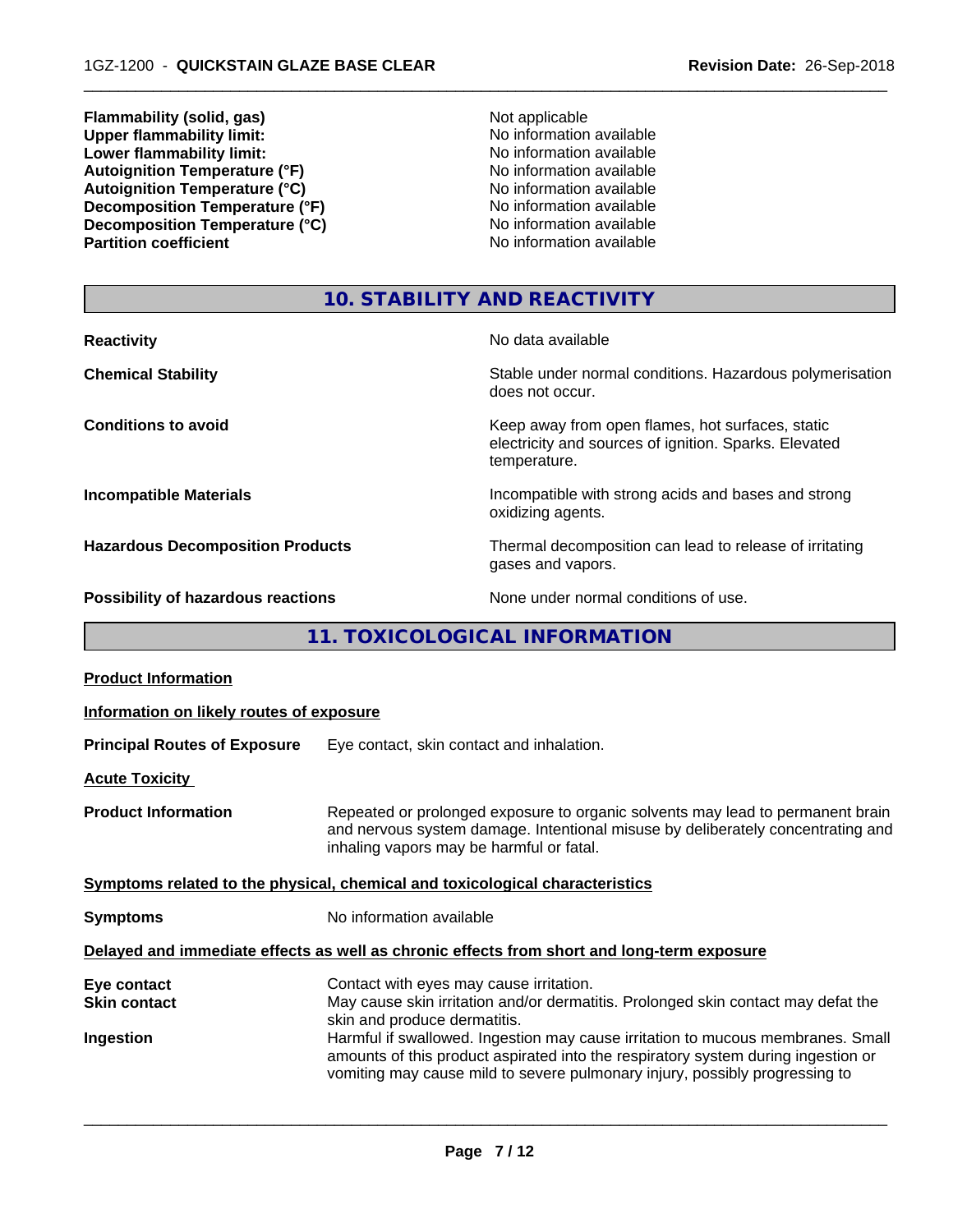|                                 | death.                                                                               |
|---------------------------------|--------------------------------------------------------------------------------------|
| <b>Inhalation</b>               | Harmful by inhalation. High vapor / aerosol concentrations are irritating to the     |
|                                 | eyes, nose, throat and lungs and may cause headaches, dizziness, drowsiness,         |
|                                 | unconsciousness, and other central nervous system effects.                           |
| <b>Sensitization</b>            | No information available                                                             |
| <b>Neurological Effects</b>     | No information available.                                                            |
| <b>Mutagenic Effects</b>        | No information available.                                                            |
| <b>Reproductive Effects</b>     | Possible risk of impaired fertility. Possible risk of harm to the unborn child.      |
| <b>Developmental Effects</b>    | No information available.                                                            |
| <b>Target organ effects</b>     | No information available.                                                            |
| <b>STOT - repeated exposure</b> | Causes damage to organs through prolonged or repeated exposure if inhaled.           |
|                                 | May cause disorder and damage to the. Central nervous system.                        |
| <b>STOT - single exposure</b>   | May cause disorder and damage to the. Respiratory system. Central nervous<br>system. |
| Other adverse effects           | No information available.                                                            |
| <b>Aspiration Hazard</b>        | May be harmful if swallowed and enters airways. Small amounts of this product        |
|                                 | aspirated into the respiratory system during ingestion or vomiting may cause mild    |
|                                 | to severe pulmonary injury, possibly progressing to death.                           |

## **Numerical measures of toxicity**

#### **The following values are calculated based on chapter 3.1 of the GHS document**

| <b>ATEmix (oral)</b>                 | 56716 mg/kg |
|--------------------------------------|-------------|
| <b>ATEmix (dermal)</b>               | 4441 mg/ka  |
| <b>ATEmix (inhalation-dust/mist)</b> | 266 mg/L    |
| <b>ATEmix (inhalation-vapor)</b>     | 10 $ma/L$   |

#### **Acute Toxicity Component Information**

Heptane LC50 Inhalation (Vapor): 103000 mg/m<sup>3</sup> (Rat, 4 hr.) n-Butyl acetate LD50 Oral: 10768 mg/kg (Rat) LD50 Dermal: > 17600 mg/kg (Rabbit) LC50 Inhalation (Vapor): ppm (Rat, 4 hr.) Sensitization non-sensitizing (guinea pig) Ethanol LD50 Oral: mg/kg (Rat) LC50 Inhalation (Vapor): ppm (Rat, 10 hr.) Silica, crystalline LD50 Oral: 500 mg/kg (Rat)

#### **Carcinogenicity**

*The information below indicateswhether each agency has listed any ingredient as a carcinogen:.*

| Chemical<br>I name     | <b>IARC</b>               | NTP            | <b>OSHA</b> |
|------------------------|---------------------------|----------------|-------------|
|                        | Carcinogen<br>uman '<br>- | Known<br>Human | Listed      |
| Silica,<br>crvstalline |                           | Carcinogen     |             |

• Crystalline Silica has been determined to be carcinogenic to humans by IARC (1) when in respirable form. Risk of cancer depends on duration and level of inhalation exposure to spray mist or dust from sanding the dried paint.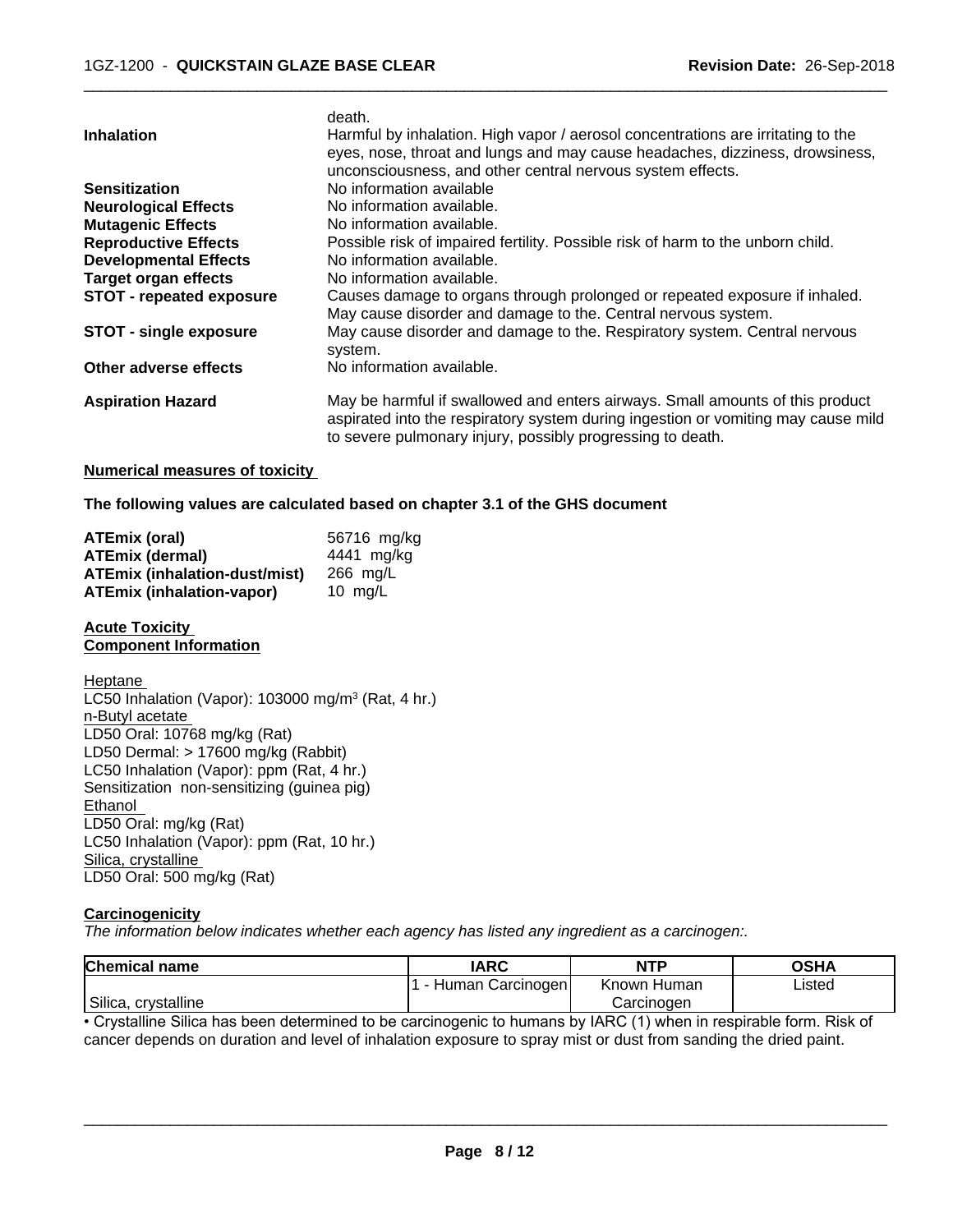#### **Legend**

IARC - International Agency for Research on Cancer NTP - National Toxicity Program OSHA - Occupational Safety & Health Administration

**12. ECOLOGICAL INFORMATION**

 $\overline{\phantom{a}}$  ,  $\overline{\phantom{a}}$  ,  $\overline{\phantom{a}}$  ,  $\overline{\phantom{a}}$  ,  $\overline{\phantom{a}}$  ,  $\overline{\phantom{a}}$  ,  $\overline{\phantom{a}}$  ,  $\overline{\phantom{a}}$  ,  $\overline{\phantom{a}}$  ,  $\overline{\phantom{a}}$  ,  $\overline{\phantom{a}}$  ,  $\overline{\phantom{a}}$  ,  $\overline{\phantom{a}}$  ,  $\overline{\phantom{a}}$  ,  $\overline{\phantom{a}}$  ,  $\overline{\phantom{a}}$ 

# **Ecotoxicity Effects**

The environmental impact of this product has not been fully investigated.

## **Product Information**

# **Acute Toxicity to Fish**

No information available

## **Acute Toxicity to Aquatic Invertebrates**

No information available

## **Acute Toxicity to Aquatic Plants**

No information available

## **Persistence / Degradability**

No information available.

#### **Bioaccumulation**

There is no data for this product.

#### **Mobility in Environmental Media**

No information available.

#### **Ozone**

Not applicable

# **Component Information**

#### **Acute Toxicity to Fish**

n-Butyl acetate LC50: 18 mg/L (Fathead Minnow - 96 hr.)

#### **Acute Toxicity to Aquatic Invertebrates**

n-Butyl acetate EC50: 72.8 mg/L (Daphnia magna - 48 hr.)

#### **Acute Toxicity to Aquatic Plants**

n-Butyl acetate EC50: 674.7 mg/L (Green algae (Scenedesmus subspicatus), 72 hrs.)

# **13. DISPOSAL CONSIDERATIONS**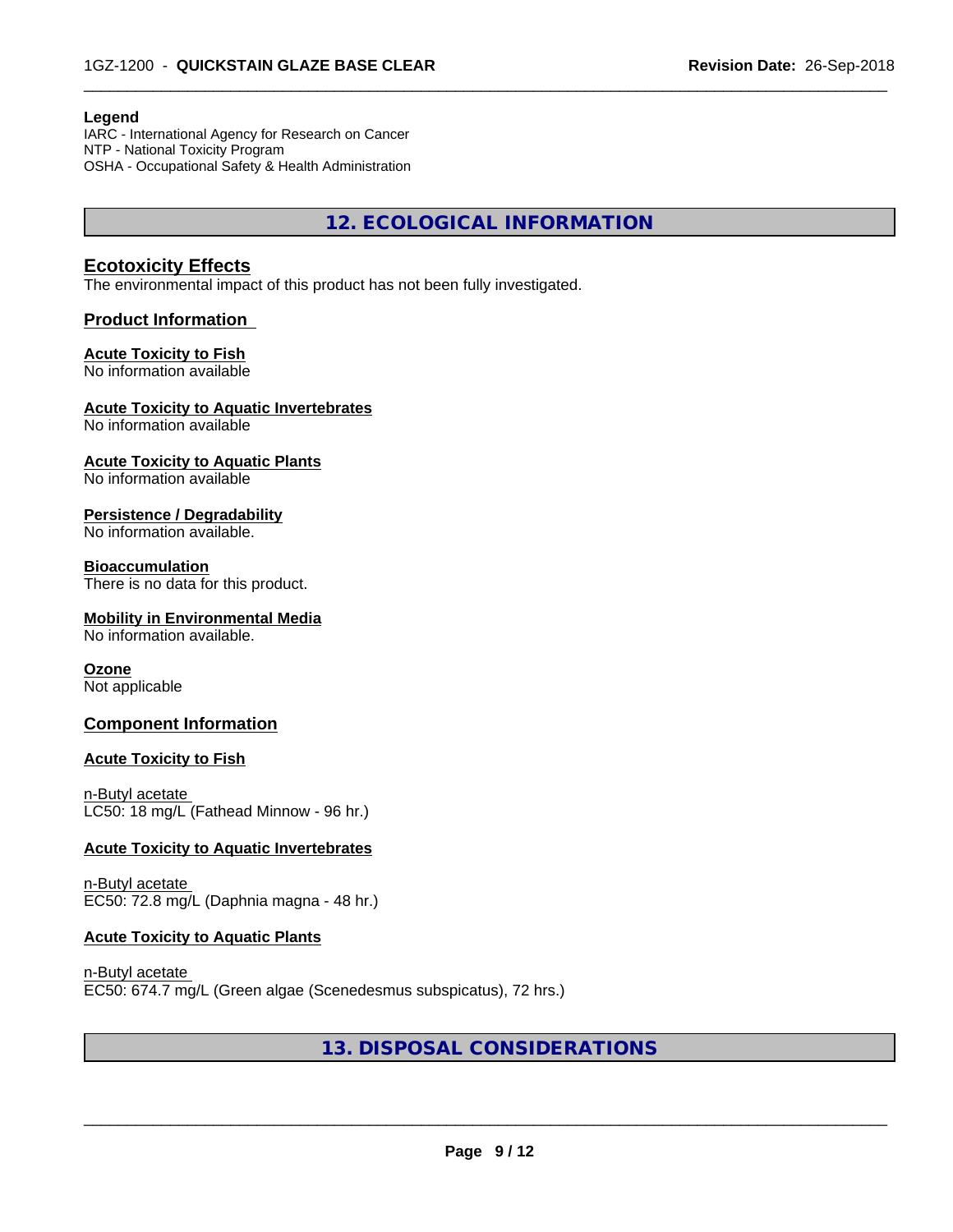| <b>Waste Disposal Method</b>   | Dispose of in accordance with federal, state, and local regulations. Local<br>requirements may vary, consult your sanitation department or state-designated<br>environmental protection agency for more disposal options. |
|--------------------------------|---------------------------------------------------------------------------------------------------------------------------------------------------------------------------------------------------------------------------|
| <b>Empty Container Warning</b> | Emptied containers may retain product residue. Follow label warnings even after<br>container is emptied. Residual vapors may explode on ignition.                                                                         |

## **14. TRANSPORT INFORMATION**

| <b>DOT</b><br><b>Proper Shipping Name</b><br><b>Hazard class</b><br>UN-No.<br><b>Packing Group</b><br><b>Description</b> | <b>PAINT</b><br>3<br>UN1263<br>н<br>UN1263, PAINT, 3, II, Marine Pollutant (Heptane, Octane)   |  |
|--------------------------------------------------------------------------------------------------------------------------|------------------------------------------------------------------------------------------------|--|
| <b>ICAO/IATA</b><br><b>IMDG/IMO</b>                                                                                      | Contact the preparer for further information.<br>Contact the preparer for further information. |  |
|                                                                                                                          | 15. REGULATORY INFORMATION                                                                     |  |

# **International Inventories**

| <b>TSCA: United States</b> | Yes - All components are listed or exempt. |
|----------------------------|--------------------------------------------|
| <b>DSL: Canada</b>         | Yes - All components are listed or exempt. |

# **Federal Regulations**

#### **SARA 311/312 hazardous categorization**

| Acute health hazard               | Yes |
|-----------------------------------|-----|
| Chronic Health Hazard             | Yes |
| Fire hazard                       | Yes |
| Sudden release of pressure hazard | Nο  |
| <b>Reactive Hazard</b>            | N٥  |

## **SARA 313**

Section 313 of Title III of the Superfund Amendments and Reauthorization Act of 1986 (SARA). This product contains a chemical or chemicals which are subject to the reporting requirements of the Act and Title 40 of the Code of Federal Regulations, Part 372:

*None*

**Clean Air Act,Section 112 Hazardous Air Pollutants (HAPs) (see 40 CFR 61)**

This product contains the following HAPs:

*None*

# **US State Regulations**

## **California Proposition 65**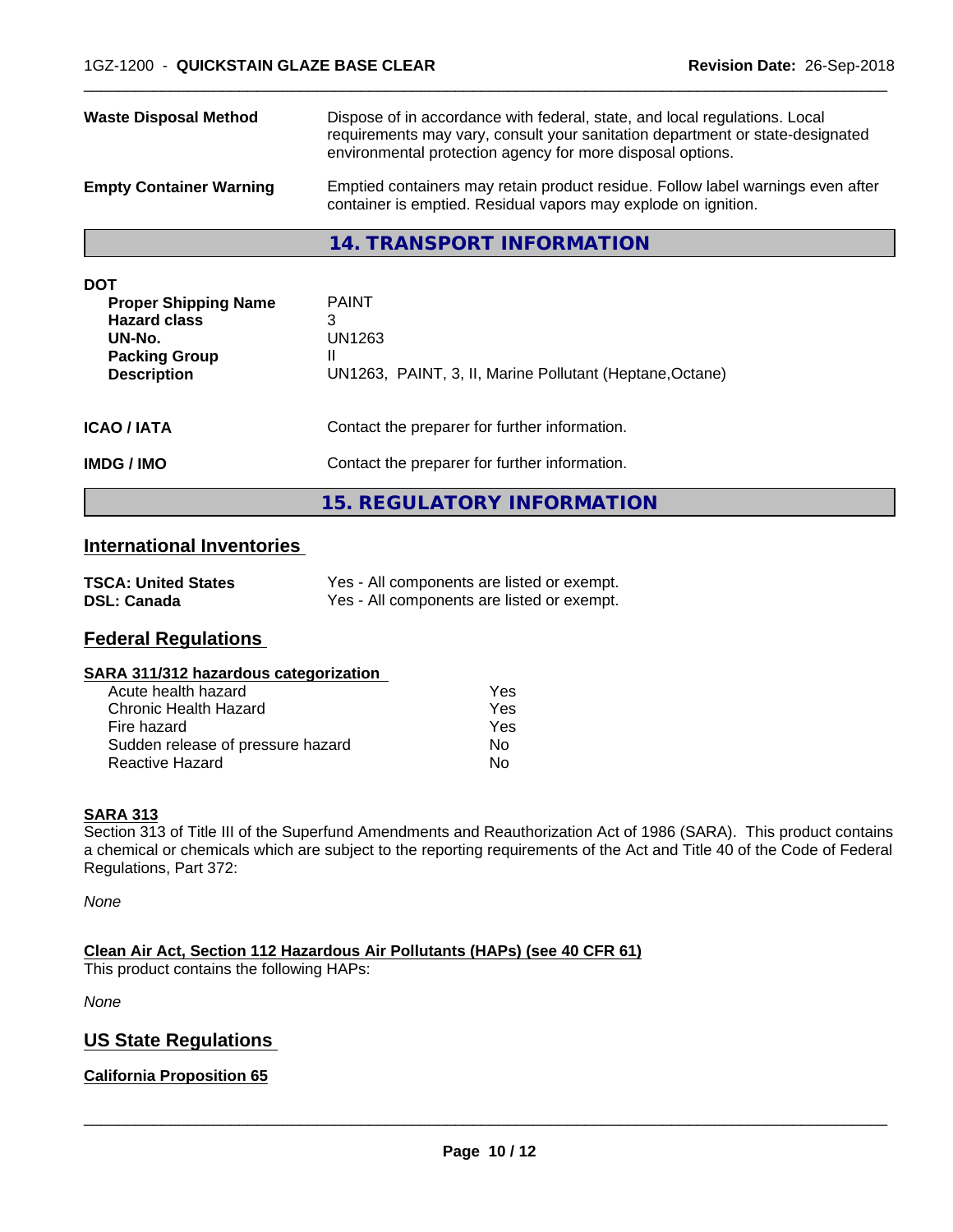# **A** WARNING: Cancer and Reproductive Harm– www.P65warnings.ca.gov

#### **State Right-to-Know**

| <b>Chemical name</b> | <b>Massachusetts</b> | <b>New Jersey</b> | Pennsylvania |
|----------------------|----------------------|-------------------|--------------|
| Heptane              |                      |                   |              |
| Talc                 |                      |                   |              |
| n-Butyl acetate      |                      |                   |              |
| Diisononyl phthalate |                      |                   |              |
| Linseed oil          |                      |                   |              |
| Octane               |                      |                   |              |
| Ethanol              |                      |                   |              |
| Silica, crystalline  |                      |                   |              |

 $\overline{\phantom{a}}$  ,  $\overline{\phantom{a}}$  ,  $\overline{\phantom{a}}$  ,  $\overline{\phantom{a}}$  ,  $\overline{\phantom{a}}$  ,  $\overline{\phantom{a}}$  ,  $\overline{\phantom{a}}$  ,  $\overline{\phantom{a}}$  ,  $\overline{\phantom{a}}$  ,  $\overline{\phantom{a}}$  ,  $\overline{\phantom{a}}$  ,  $\overline{\phantom{a}}$  ,  $\overline{\phantom{a}}$  ,  $\overline{\phantom{a}}$  ,  $\overline{\phantom{a}}$  ,  $\overline{\phantom{a}}$ 

# **Legend**

X - Listed

# **16. OTHER INFORMATION**

**HMIS** - **Health:** 2\* **Flammability:** 3 **Reactivity:** 0 **PPE:** -

#### **HMIS Legend**

- 0 Minimal Hazard
- 1 Slight Hazard
- 2 Moderate Hazard
- 3 Serious Hazard
- 4 Severe Hazard
- \* Chronic Hazard

X - Consult your supervisor or S.O.P. for "Special" handling instructions.

*Note: The PPE rating has intentionally been left blank. Choose appropriate PPE that will protect employees from the hazards the material will present under the actual normal conditions of use.*

*Caution: HMISÒ ratings are based on a 0-4 rating scale, with 0 representing minimal hazards or risks, and 4 representing significant hazards or risks. Although HMISÒ ratings are not required on MSDSs under 29 CFR 1910.1200, the preparer, has chosen to provide them. HMISÒ ratings are to be used only in conjunction with a fully implemented HMISÒ program by workers who have received appropriate HMISÒ training. HMISÒ is a registered trade and service mark of the NPCA. HMISÒ materials may be purchased exclusively from J. J. Keller (800) 327-6868.*

 **WARNING!** If you scrape, sand, or remove old paint, you may release lead dust. LEAD IS TOXIC. EXPOSURE TO LEAD DUST CAN CAUSE SERIOUS ILLNESS, SUCH AS BRAIN DAMAGE, ESPECIALLY IN CHILDREN. PREGNANT WOMEN SHOULD ALSO AVOID EXPOSURE.Wear a NIOSH approved respirator to control lead exposure. Clean up carefully with a HEPA vacuum and a wet mop. Before you start, find out how to protect yourself and your family by contacting the National Lead Information Hotline at 1-800-424-LEAD or log on to www.epa.gov/lead.

| <b>Prepared By</b>      | <b>Product Stewardship Department</b><br>Benjamin Moore & Co.<br>101 Paragon Drive<br>Montvale, NJ 07645<br>800-225-5554 |
|-------------------------|--------------------------------------------------------------------------------------------------------------------------|
| <b>Revision Date:</b>   | 26-Sep-2018                                                                                                              |
| <b>Revision Summary</b> | Not available                                                                                                            |